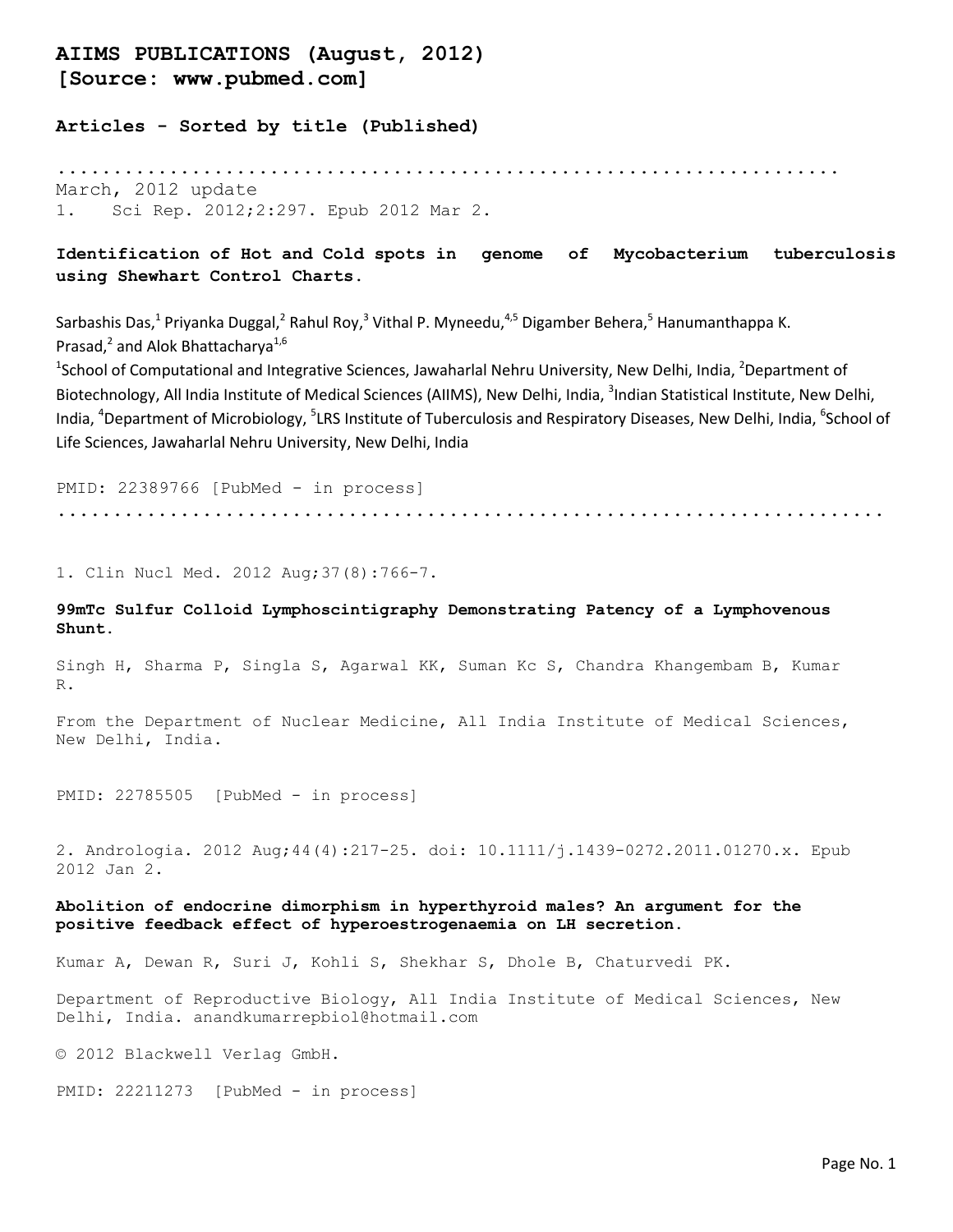3. Ann Diagn Pathol. 2012 Aug 24. [Epub ahead of print]

Alveolar soft part sarcoma of the paranasal sinuses masquerading as a giant invasive pituitary adenoma.

Singh G, Sharma MC, Suri V, Sarkar C, Garg A, Singh M.

Department of Pathology, All India Institute of Medical Sciences (AIIMS), New Delhi 110029, India.

Copyright © 2012 Elsevier Inc. All rights reserved.

PMID: 22921725 [PubMed - as supplied by publisher]

4. Neurochem Int. 2012 Aug 7. [Epub ahead of print]

### Amelioration of intracerebroventricular streptozotocin induced cognitive impairment by Evolvulus alsinoides in rats: In vitro and in vivo evidence.

Mehla J, Pahuja M, Dethe SM, Agarwal A, Gupta YK.

Department of Pharmacology, All India Institute of Medical Sciences, New Delhi 110029, India.

Copyright © 2012. Published by Elsevier Ltd.

PMID: 22892278 [PubMed - as supplied by publisher]

5. PLoS One. 2012;7(8):e40977. Epub 2012 Aug 20.

### Association of the myostatin gene with obesity, abdominal obesity and low lean body mass and in non-diabetic asian indians in north India.

Bhatt SP, Nigam P, Misra A, Guleria R, Luthra K, Jain SK, Qadar Pasha MA.

Department of Medicine, All India Institute of Medical Sciences, New Delhi, India.

PMCID: PMC3423417 PMID: 22916099 [PubMed - in process]

6. Microb Pathog. 2012 Aug;53(2):81-6. Epub 2012 May 17.

Carbapenem-hydrolyzing oxacillinase in high resistant strains of Acinetobacter baumannii isolated from India.

Tiwari V, Kapil A, Moganty RR.

Department of Biochemistry, All India Institute of Medical Sciences, Ansari Nagar, New Delhi 110029, India.

Copyright © 2012 Elsevier Ltd. All rights reserved.

PMID: 22610043 [PubMed - in process]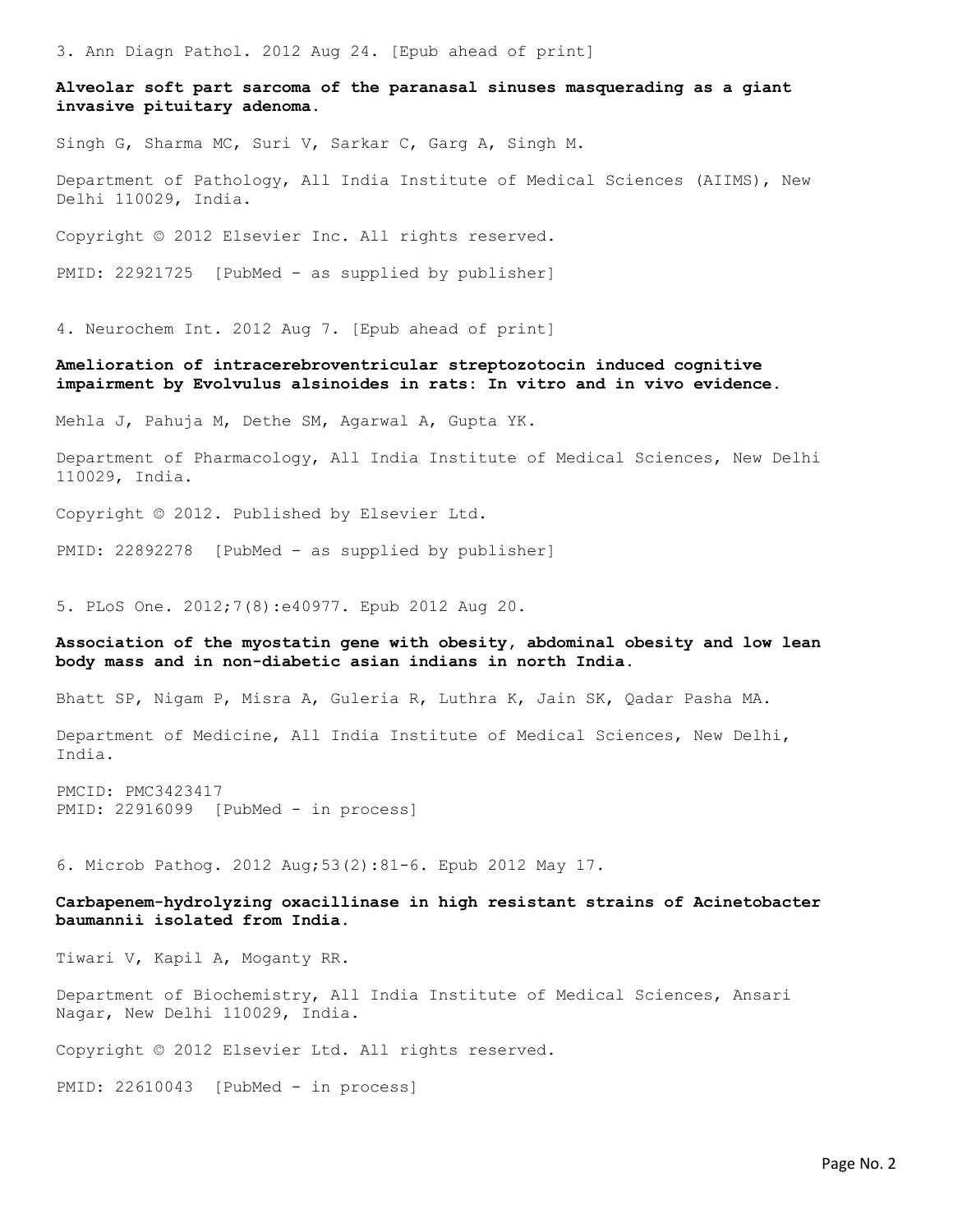7. J Neurol Sci. 2012 Aug 15;319(1-2):135-8. Epub 2012 May 28.

A case control study of women with Parkinson's disease and their fertility characteristics.

Yadav R, Shukla G, Goyal V, Singh S, Behari M.

Department of Neurology, All India Institute of Medical Sciences, New Delhi‐110029, India.

Copyright © 2012. Published by Elsevier B.V.

PMID: 22647587 [PubMed - in process]

8. Arch Gynecol Obstet. 2012 Aug;286(2):525-30. Epub 2012 Apr 26.

### Changes in endometrial receptivity in women with Asherman's syndrome undergoing hysteroscopic adhesiolysis.

Malhotra N, Bahadur A, Kalaivani M, Mittal S.

Department of Obstetrics and Gynecology, All India Institute of Medical Sciences, 3076, 3rd Floor, Teaching Block, New Delhi, 110 029, India.

PMID: 22535194 [PubMed - in process]

9. Heart. 2012 Aug 15. [Epub ahead of print]

### Clapping atrio-ventricular valves.

Senguttuvan NB, Goswami KC.

All India Institute of Medical Sciences, New Delhi, India.

PMID: 22895642 [PubMed - as supplied by publisher]

10. Acta Paediatr. 2012 Aug 28. doi: 10.1111/j.1651-2227.2012.02833.x. [Epub ahead of print]

### Community neonatal practices and its association with skilled birth attendance in rural Haryana, India.

Upadhyay RP, Rai SK, Anand K.

© 2012 The Author(s)/Acta Paediatrica © 2012 Foundation Acta Paediatrica.

PMID: 22928520 [PubMed - as supplied by publisher]

11. Epilepsy Res. 2012 Aug;101(1-2):88-91. Epub 2012 Mar 28.

### Comparison of heart rate variability among children with well controlled versus refractory epilepsy: A cross-sectional study.

Raju KN, Choudhary N, Gulati S, Kabra M, Jaryal AK, Deepak KK, Pandey RM.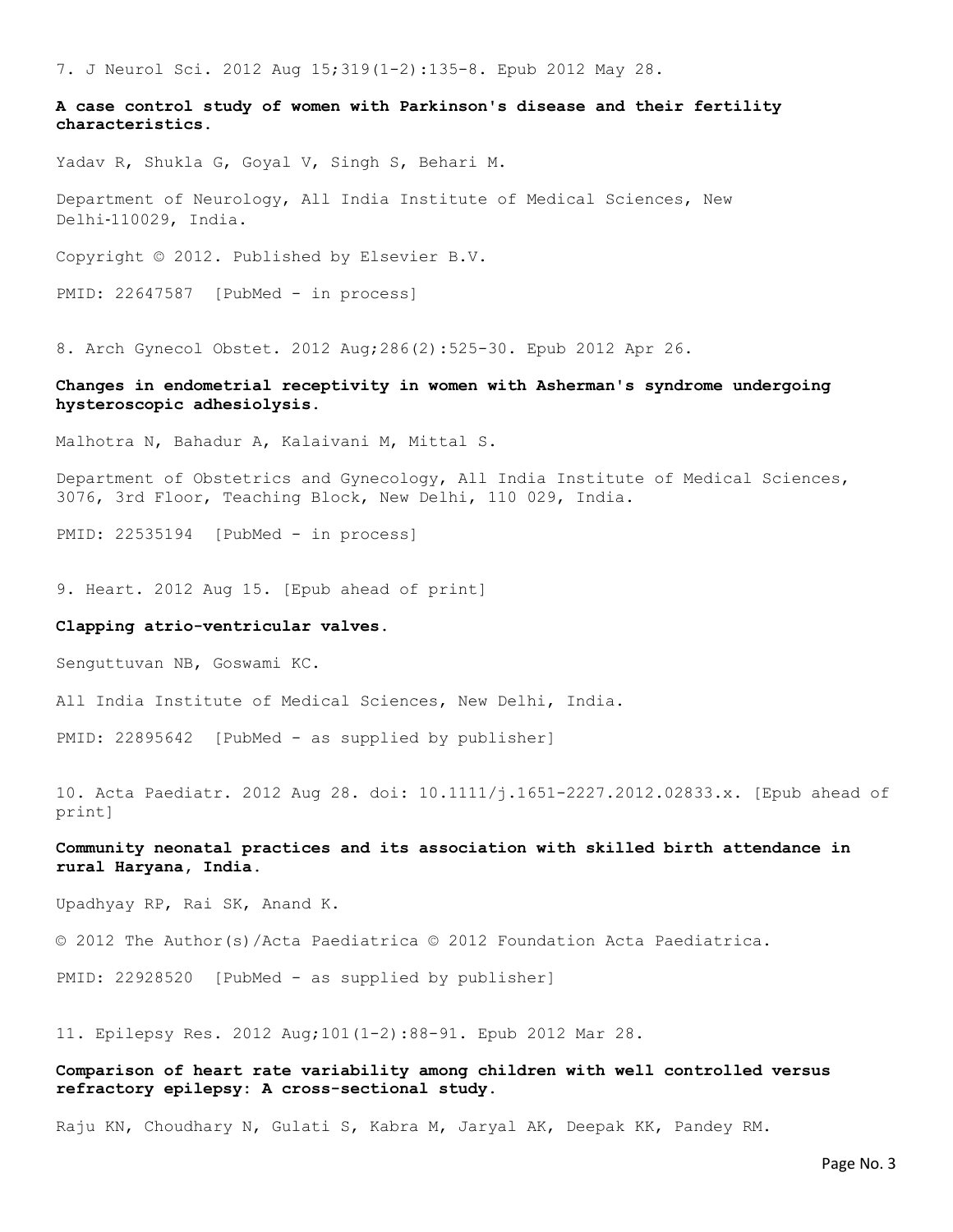Department of Paediatrics, All India Institute of Medical Sciences, New Delhi, India.

Copyright © 2012 Elsevier B.V. All rights reserved.

PMID: 22464679 [PubMed - in process]

12. Int J Gynaecol Obstet. 2012 Aug;118(2):123-8. Epub 2012 May 30.

### Comparison of PET/CT with other imaging modalities in women with genital tuberculosis.

Sharma JB, Karmakar D, Kumar R, Shamim SA, Kumar S, Singh N, Roy KK, Reddy RM.

Department of Obstetrics and Gynecology, All India Institute of Medical Sciences, New Delhi, India.

Copyright © 2012 International Federation of Gynecology and Obstetrics. Published by Elsevier Ireland Ltd. All rights reserved.

PMID: 22652482 [PubMed - in process]

13. Pediatr Surg Int. 2012 Aug;28(8):831-4.

### Delayed presentation of anorectal malformation for definitive surgery.

Sharma S, Gupta DK.

Department of Pediatric Surgery, All India Institute of Medical Sciences, Ansari Nagar, New Delhi, India, drshilpas@gmail.com.

PMID: 22828918 [PubMed - in process]

14. BMJ Case Rep. 2012 Aug 1;2012. pii: bcr2012006433. doi: 10.1136/bcr-2012-006433.

### Development of Graves' disease after long-standing hypothyroidism on treatment, with acute toxicity to thionamides and lithium.

Gupta Y, Singh S, Ammini AC.

Department of Endocrinology and Metabolism, All India Institute of Medical Sciences, New Delhi, India.

PMID: 22854236 [PubMed - in process]

15. J Clin Endocrinol Metab. 2012 Aug 17. [Epub ahead of print]

Differential Gene Expression in Granulosa Cells from Polycystic Ovary Syndrome Patients with and without Insulin Resistance: Identification of Susceptibility Gene Sets through Network Analysis.

Kaur S, Archer KJ, Devi MG, Kriplani A, Strauss JF 3rd, Singh R.

PMID: 22904171 [PubMed - as supplied by publisher]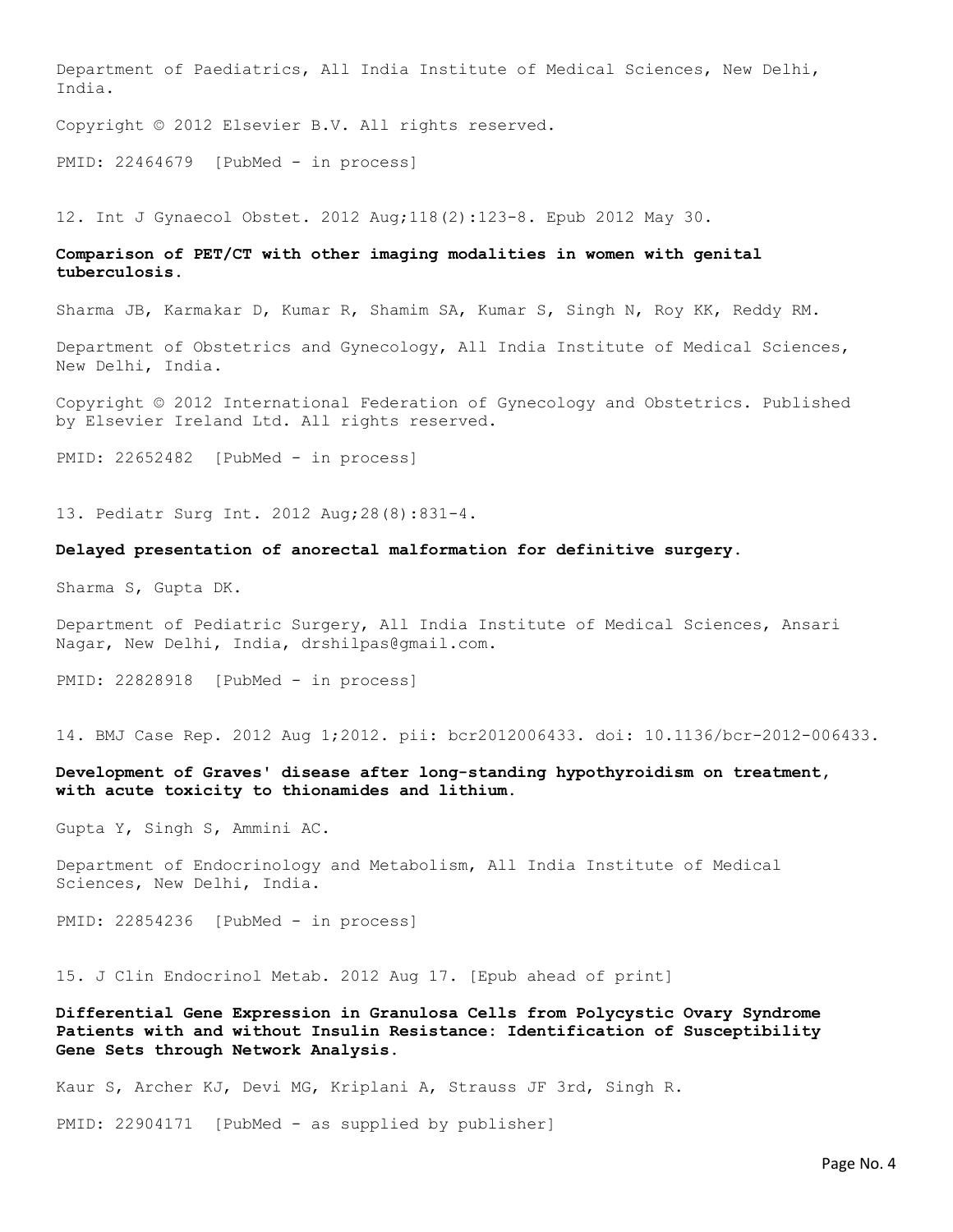16. Arch Gynecol Obstet. 2012 Aug 29. [Epub ahead of print]

#### Does obesity compromise ovarian reserve markers? A clinician's perspective.

Malhotra N, Bahadur A, Singh N, Kalaivani M, Mittal S.

Departments of Obstetrics and Gynecology, All India Institute of Medical Sciences, New Delhi, India.

PMID: 22930149 [PubMed - as supplied by publisher]

17. Jpn J Radiol. 2012 Aug 28. [Epub ahead of print]

### Ectopic pituitary adenoma with empty sella in the setting of MEN-1 syndrome: detection with 68Ga-DOTANOC PET/CT.

Naswa N, Das CJ, Sharma P, Karunanithi S, Bal C, Kumar R.

Department of Nuclear Medicine, All India Institute of Medical Sciences, E-81, Ansari Nagar (East), AIIMS Campus, New Delhi, 110029, India.

PMID: 22923184 [PubMed - as supplied by publisher]

18. Osteoporos Int. 2012 Aug;23(8):2211-7. Epub 2011 Nov 10.

### The effect of growth hormone deficiency on size-corrected bone mineral measures in pre-pubertal children.

Gahlot M, Khadgawat R, Ramot R, Eunice M, Ammini AC, Gupta N, Kalaivani M.

Department of Dietetics and Nutrition, All India Institute of Medical Sciences, New Delhi, India.

PMID: 22071483 [PubMed - in process]

19. J Prosthodont Res. 2012 Aug 9. [Epub ahead of print]

### Effect of occlusal splint therapy on maximum bite force in individuals with moderate to severe attrition of teeth.

Jain V, Mathur VP, Abhishek K, Kothari M.

Department of Prosthodontics, Centre for Dental Education & Research, All India Institute of Medical Sciences, New Delhi, India.

Copyright © 2012 Japan Prosthodontic Society. Published by Elsevier Ltd. All rights reserved.

PMID: 22885032 [PubMed - as supplied by publisher]

20. Ann Diagn Pathol. 2012 Aug;16(4):292-7. Epub 2011 May 4.

#### Epithelial-myoepithelial carcinoma of the lacrimal gland: a rare case.

Singh G, Sharma MC, Agarwal S, Prasad GL, Mishra S, Singh MM, Garg A, Suri V,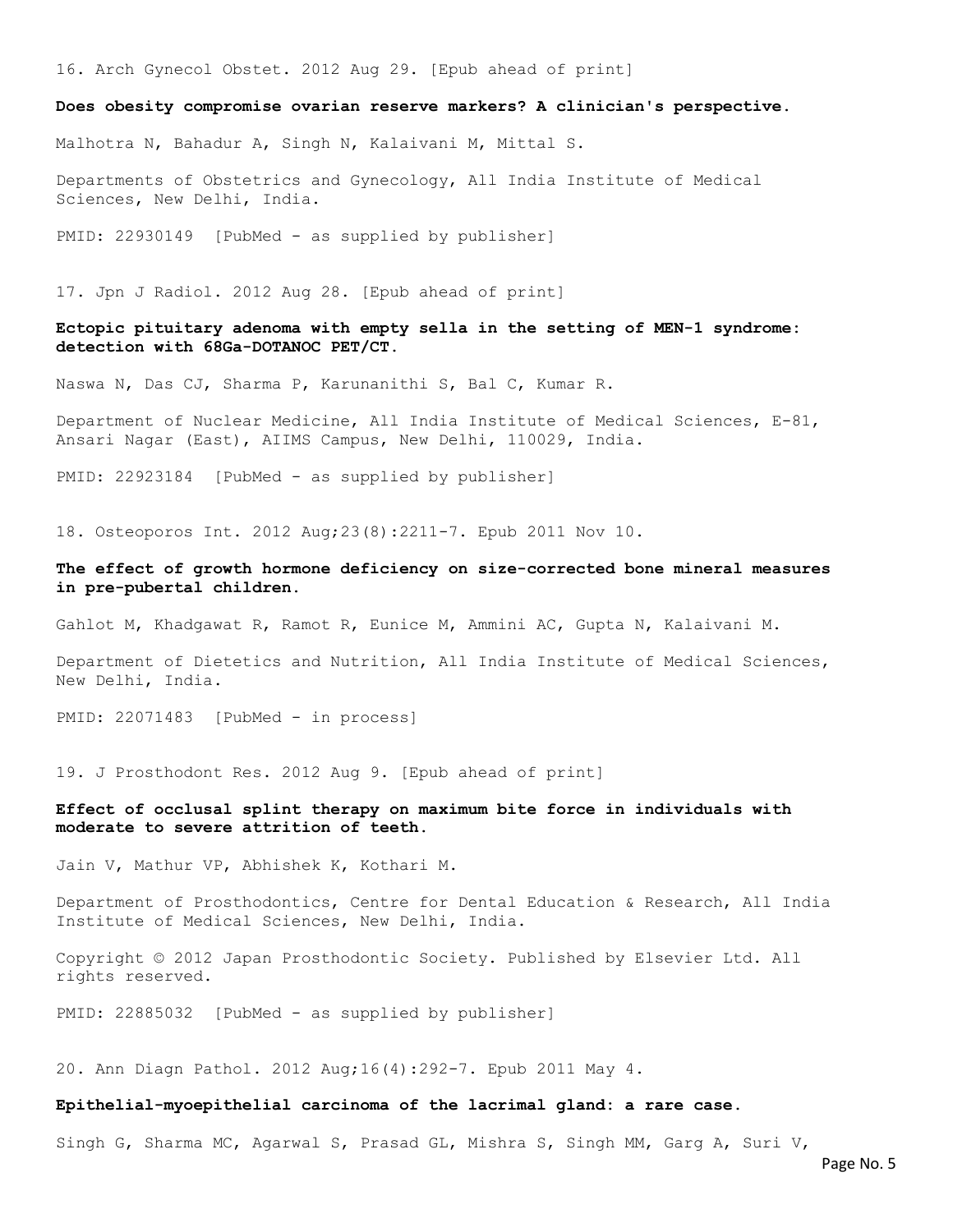Sarkar C.

Department of Pathology, All India Institute of Medical Sciences (AIIMS), New Delhi 110029, India.

Copyright © 2012 Elsevier Inc. All rights reserved.

PMID: 21546298 [PubMed - in process]

21. Curr Eye Res. 2012 Aug 23. [Epub ahead of print]

### Evaluation of the Functional Importance of Organic Cation Transporters on the Ocular Disposition of Its Intravitreally Injected Substrate in Rabbits.

Nirmal J, Velpandian T, Singh SB, Ranjan Biswas N, Azad R, Thavaraj V, Mittal G, Bhatnagar A, Ghose S.

Department of Ocular Pharmacology and Pharmacy, Dr.Rajendra Prasad Centre for Ophthalmic Sciences, All India Institute of Medical Sciences , Ansari Nagar, New Delhi 110029 , India.

PMID: 22916711 [PubMed - as supplied by publisher]

22. Infect Genet Evol. 2012 Aug 11. [Epub ahead of print]

### Genetic characterization of UCS region of Pneumocystis jirovecii and construction of allelic profiles of Indian isolates based on sequence typing at three regions.

Gupta R, Mirdha BR, Guleria R, Kumar L, Luthra K, Agarwal SK, Sreenivas V.

Department of Microbiology, All India Institute of Medical Sciences, New Delhi, India.

Copyright © 2012. Published by Elsevier B.V.

PMID: 22917655 [PubMed - as supplied by publisher]

23. PLoS One. 2012;7(8):e43430. Epub 2012 Aug 17.

### Genetic Variation in the Plasmodium falciparum Circumsporozoite Protein in India and Its Relevance to RTS,S Malaria Vaccine.

Zeeshan M, Alam MT, Vinayak S, Bora H, Tyagi RK, Alam MS, Choudhary V, Mittra P, Lumb V, Bharti PK, Udhayakumar V, Singh N, Jain V, Singh PP, Sharma YD.

Department of Biotechnology, All India Institute of Medical Sciences, New Delhi, India.

PMCID: PMC3422267 PMID: 22912873 [PubMed - in process]

24. Can J Physiol Pharmacol. 2012 Aug;90(8):1117-25. Epub 2012 Jul 18.

Genistein prevents isoproterenol-induced cardiac hypertrophy in rats.

Maulik SK, Prabhakar P, Dinda AK, Seth S.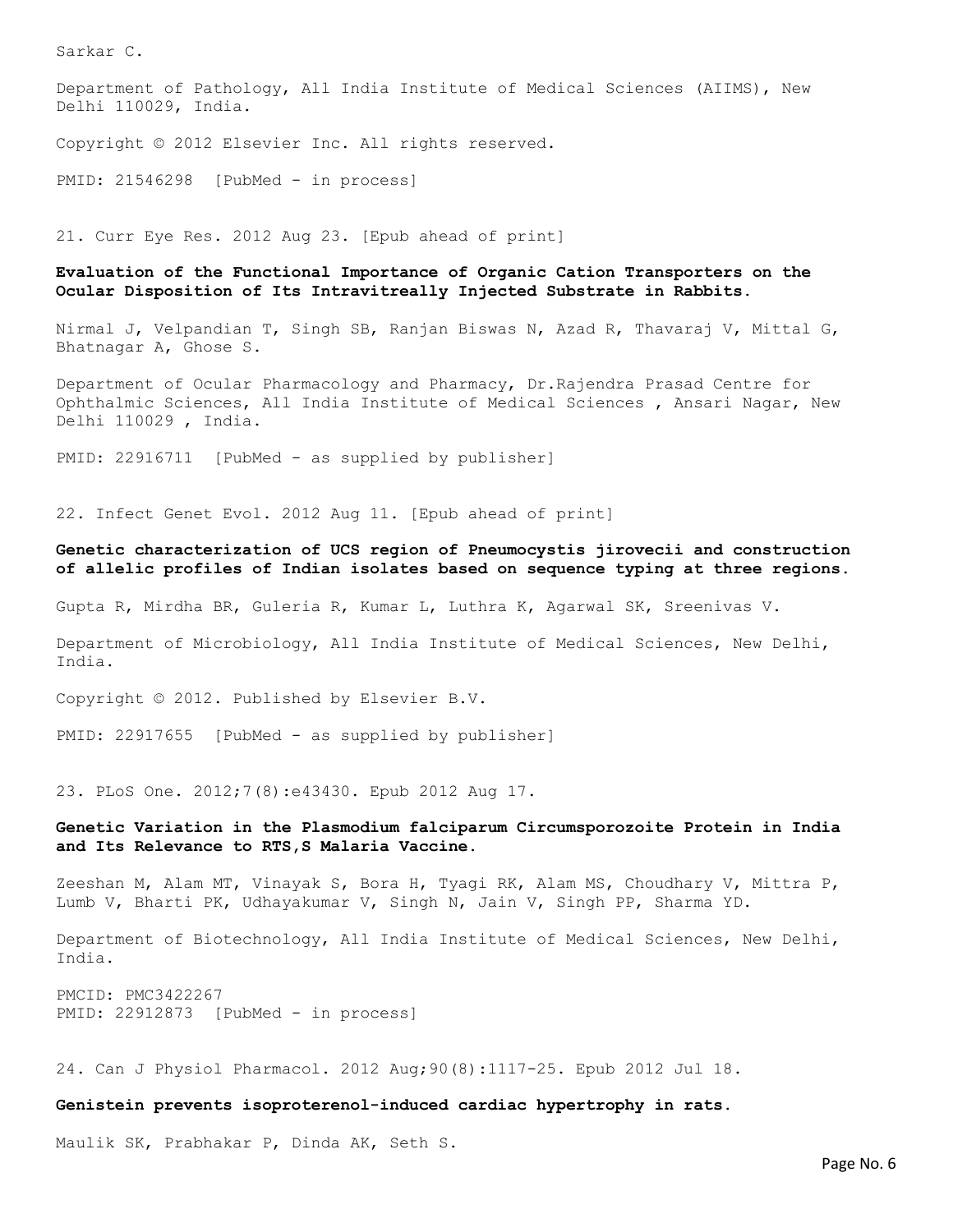a Department of Pharmacology, All India Institute of Medical Sciences, New Delhi 110029, India.

PMID: 22808991 [PubMed - in process]

25. J Neurol. 2012 Aug;259(8):1561-5. Epub 2012 Jan 6.

#### Hemifacial spasm: clinical characteristics of 321 Indian patients.

Batla A, Goyal C, Shukla G, Goyal V, Srivastava A, Behari M.

Department of Neurology, All India Institute of Medical Sciences, New Delhi, 110029, India.

PMID: 22222858 [PubMed - in process]

26. Vaccine. 2012 Aug 3;30(36):5417-24. Epub 2012 Jun 17.

### Human papillomavirus 16 L1-E7 chimeric virus like particles show prophylactic and therapeutic efficacy in murine model of cervical cancer.

Sharma C, Dey B, Wahiduzzaman M, Singh N.

Department of Biochemistry, All India Institute of Medical Sciences, New Delhi 110029, India.

Copyright © 2012 Elsevier Ltd. All rights reserved.

PMID: 22717329 [PubMed - in process]

27. Diagn Interv Radiol. 2012 Aug 3. doi: 10.4261/1305-3825.DIR.5790-12.1. [Epub ahead of print]

Hybrid SPECT-CT for characterizing isolated vertebral lesions observed by bone scintigraphy: comparison with planar scintigraphy, SPECT, and CT.

Sharma P, Dhull VS, Reddy RM, Bal C, Thulkar S, Malhotra A, Kumar R.

Departments of Nuclear Medicine, All India Institute of Medical Sciences, New Delhi, India.

PMID: 22865157 [PubMed - as supplied by publisher]

28. Br J Radiol. 2012 Aug;85(1016):1140-5. Epub 2011 Nov 17.

#### Imaging carotid body chemodectomas with 68Ga-DOTA-NOC PET-CT.

Naswa N, Kumar A, Sharma P, Bal C, Malhotra A, Kumar R.

Department of Nuclear Medicine, All India Institute of Medical Sciences, New Delhi, India.

PMID: 22096221 [PubMed - in process]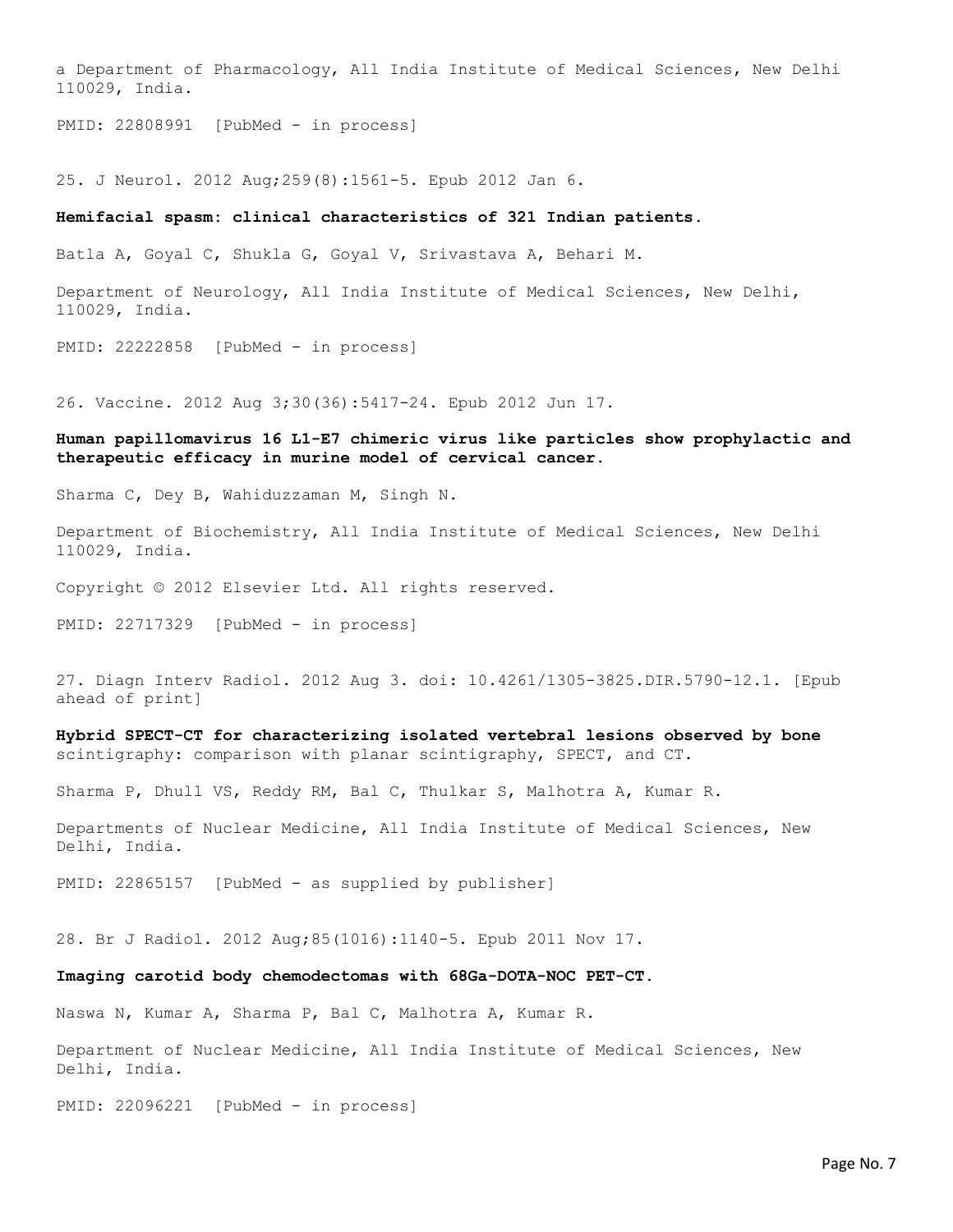29. Indian J Pediatr. 2012 Aug 4. [Epub ahead of print]

## Imaging in Neonatal Maple Syrup Urine Disease.

Jain P, Sharma S, Sankhyan N, Gupta N, Kabra M, Gulati S.

Division of Pediatric Neurology, Department of Pediatrics, All India Institute of Medical Sciences, New Delhi, 110029, India.

PMID: 22865353 [PubMed - as supplied by publisher]

30. Br J Dermatol. 2012 Aug;167(2):314-323. doi: 10.1111/j.1365-2133.2012.11000.x.

### Interleukin-4 genetic variants correlate with its transcript and protein levels in patients with vitiligo.

Imran M, Laddha NC, Dwivedi M, Mansuri MS, Singh J, Rani R, Gokhale RS, Sharma VK, Marfatia YS, Begum R.

Department of Biochemistry, Faculty of Science, The Maharaja Sayajirao University of Baroda, Vadodara, Gujarat 390002, India Molecular Immunogenetics Group, National Institute of Immunology, New Delhi, India Systems Biology Group, Institute of Genomics and Integrative Biology (CSIR), New Delhi, India Department of Dermatology, All India Institute of Medical Sciences, New Delhi, India Department of Skin and VD, Sir Sayajirao Gaikwad Medical College, The Maharaja Sayajirao University of Baroda, Sayajigunj, Vadodara-300032, Gujarat, India.

© 2012 The Authors. BJD © 2012 British Association of Dermatologists.

PMID: 22512783 [PubMed - as supplied by publisher]

31. J Cataract Refract Surg. 2012 Aug;38(8):1446-52.

### Iris-fixated intraocular lens implantation to correct moderate to high myopia in Asian-Indian eyes: Five-year results.

Titiyal JS, Sharma N, Mannan R, Pruthi A, Vajpayee RB.

From the Rajendra Prasad Centre for Ophthalmic Sciences (Titiyal, Sharma, Vajpayee), All India Institute of Medical Sciences, New Delhi, and the Baba Deep Singh Charitable Hospital (Mannan, Pruthi), Amritsar, Punjab, India; the Centre for Eye Research (Vajpayee), Melbourne, Australia.

Copyright © 2012 ASCRS and ESCRS. Published by Elsevier Inc. All rights reserved.

PMID: 22814051 [PubMed - in process]

32. Protein Pept Lett. 2012 Aug 1;19(8):795-803.

## Kinetic and Structural Studies on the Interactions of Heparin and Proteins of Human Seminal Plasma using Surface Plasmon Resonance.

Kumar V, Yadav VK, Hassan I, Singh AK, Dey S, Singh S, Singh TP, Yadav S.

Department of Biophysics, All India Institute of Medical sciences, New Delhi 110029, India. savita11@gmail.com.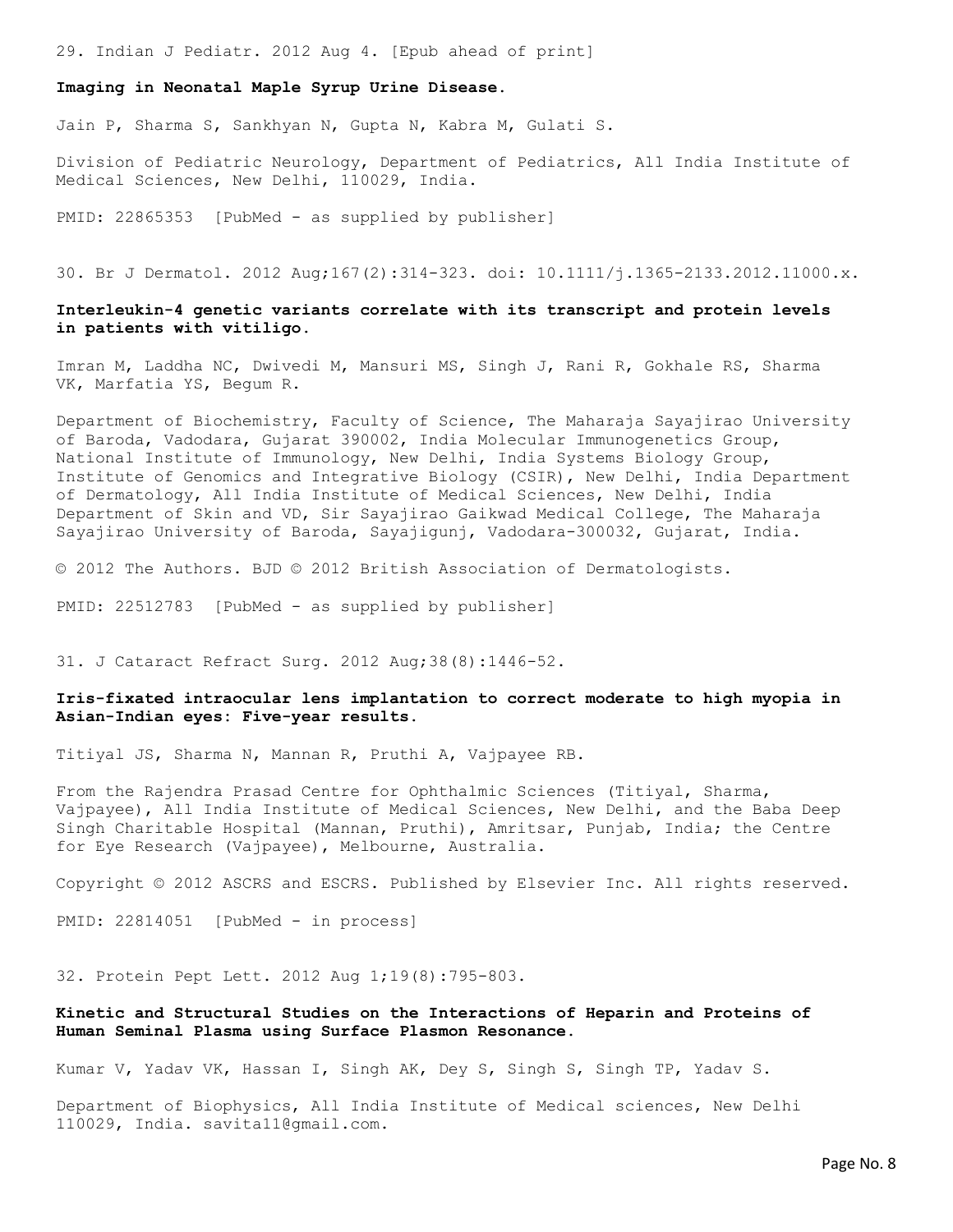PMID: 22762190 [PubMed - in process]

33. Chin J Traumatol. 2012 Aug 1;15(4):254-6.

### Ligamentotaxis for comminuted fracture of capitate: a case report.

Kumar A, Ansari MT, Yadav CS, Rijal L.

Department of Orthopaedics, All India Institute of Medical Sciences, New Delhi 110029, India.

PMID: 22863348 [PubMed - in process]

34. J Orthop Surg (Hong Kong). 2012 Aug;20(2):230-5.

### Magnetic resonance arthrography for assessing severity of glenohumeral labroligamentous lesions.

Jana M, Srivastava DN, Sharma R, Gamanagatti S, Nag HL, Mittal R, Upadhyay AD.

Department of Radiodiagnosis, All India Institute of Medical Sciences, Ansari Nagar, New Delhi, India.

PMID: 22933685 [PubMed - in process]

35. Cornea. 2012 Aug 15. [Epub ahead of print]

### Management of Trachomatous Keratopathy by Automated Lamellar Therapeutic Keratoplasty.

Sharma N, Sachdev R, Sinha R, Titiyal JS, Vajpayee RB.

\*R.P. Centre for Ophthalmic Sciences, All India Institute of Medical Sciences, New Delhi, India †Center for Eye Research Australia, University of Melbourne, Royal Victorian Eye and Ear Hospital, Victoria, Australia.

PMID: 22902489 [PubMed - as supplied by publisher]

36. J Obstet Gynaecol Res. 2012 Aug 26. doi: 10.1111/j.1447-0756.2012.01984.x. [Epub ahead of print]

### Natural history of primary precursor B lymphoblastic lymphoma of the ovary: Report of a rare case.

Yadav R, Sharma MC, Karak AK, Agarwal N, Kumar R, Kumar L.

Departments of Pathology Gynaecology Hematooncology Medical Oncology, All India Institute of Medical Sciences, New Delhi, India.

© 2012 The Authors. Journal of Obstetrics and Gynaecology Research © 2012 Japan Society of Obstetrics and Gynecology.

PMID: 22925202 [PubMed - as supplied by publisher]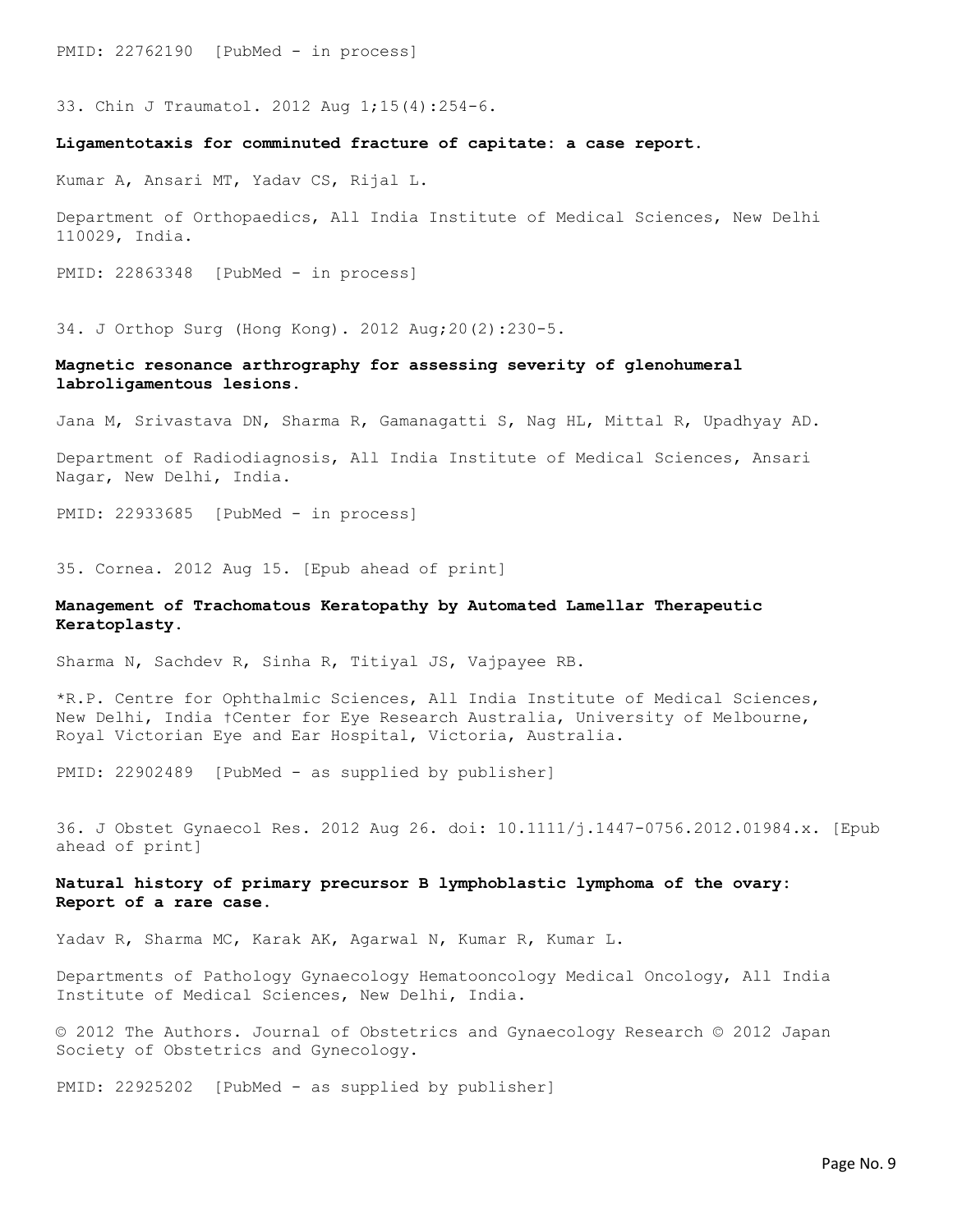37. Indian J Pediatr. 2012 Aug;79(8):1045-55. Epub 2012 May 30.

#### Nephrotic syndrome.

Sinha A, Bagga A.

Division of Nephrology, Department of Pediatrics, All India Institute of Medical Sciences, Ansari Nagar, New Delhi, 110029, India.

PMID: 22644544 [PubMed - in process]

38. Chin J Traumatol. 2012 Aug 1;15(4):231-3.

A new technique for insertion of barrel plate over dynamic hip/compression lag screw: a case report.

Naranje S, Trikha V.

Department of Orthopaedics, All India Institute of Medical Sciences, Ansari Nagar, New Delhi 110029, India.

PMID: 22863341 [PubMed - in process]

39. Int Orthop. 2012 Aug;36(8):1755-6. Epub 2012 May 29.

A new technique in double-bundle anterior cruciate ligament reconstruction: some concerns.

Meena S, Digge VK, Nag HL, Mittal S.

Department of Orthopaedics, All India Institute of Medical Sciences (AIIMS), Ansari Nagar, New Delhi, 110029, India, sanjaymeena@hotmail.com.

PMID: 22643797 [PubMed - in process]

40. Int Urol Nephrol. 2012 Aug;44(4):1243-9. Epub 2011 Nov 20.

### Non-compliance to the continuous ambulatory peritoneal dialysis procedure increases the risk of peritonitis.

Mawar S, Gupta S, Mahajan S.

College of Nursing, All India Institute of Medical Sciences, New Delhi, India.

PMID: 22102137 [PubMed - in process]

41. Atherosclerosis. 2012 Aug;223(2):507-11. Epub 2012 Jun 13.

### Nonalcoholic fatty liver disease is associated with subclinical atherosclerosis independent of obesity and metabolic syndrome in Asian Indians.

Thakur ML, Sharma S, Kumar A, Bhatt SP, Luthra K, Guleria R, Pandey RM, Vikram NK.

Department of Medicine, All India Institute of Medical Sciences, New Delhi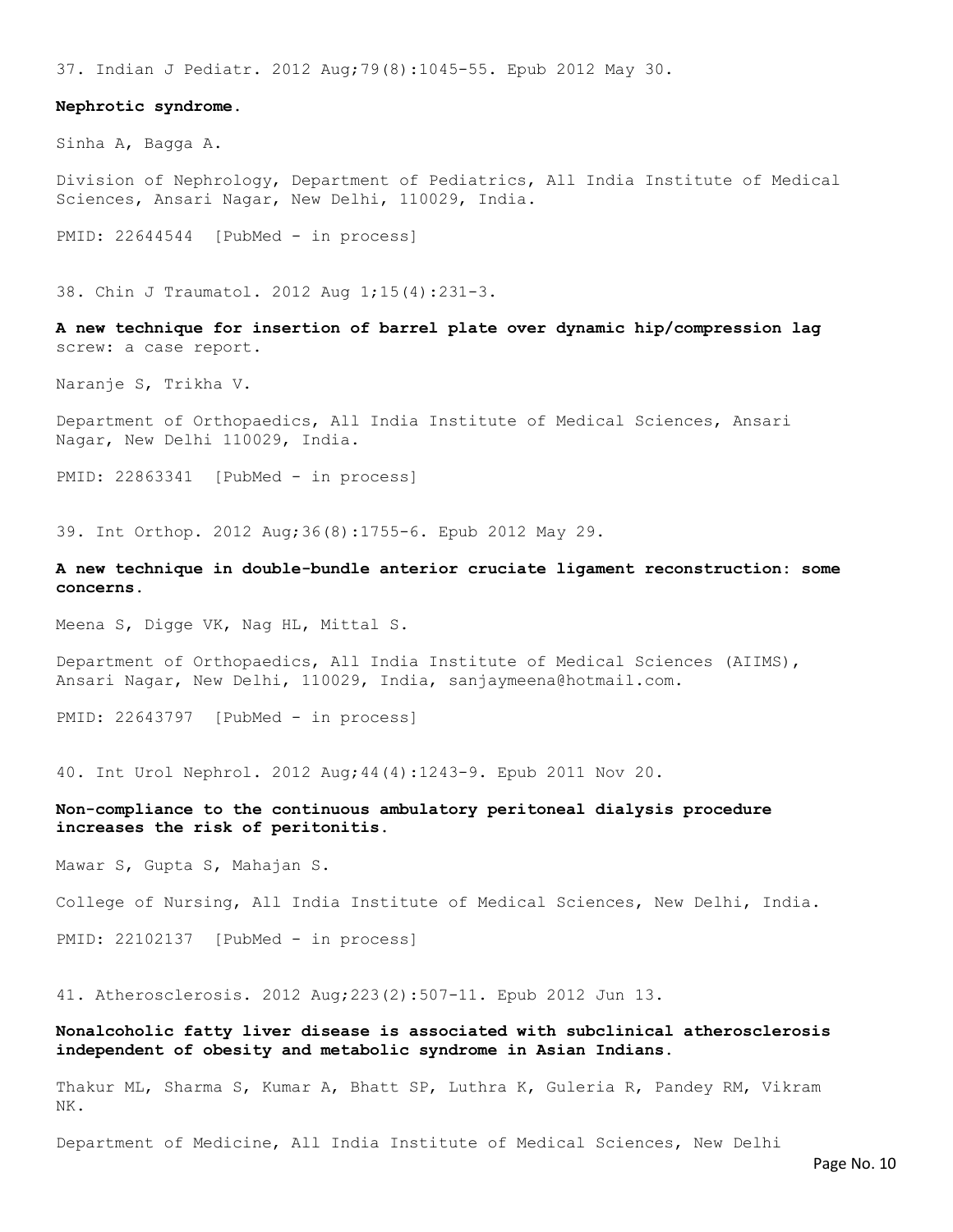110029, India.

Copyright © 2012 Elsevier Ireland Ltd. All rights reserved.

PMID: 22748277 [PubMed - in process]

42. Indian J Gastroenterol. 2012 Aug 25. [Epub ahead of print]

## Oxidative stress and antioxidant capacity in patients with chronic pancreatitis with and without diabetes mellitus.

Singh N, Bhardwaj P, Pandey RM, Saraya A.

Department of Gastroenterology and Human Nutrition, All India Institute of Medical Sciences, New Delhi, 110 029, India.

PMID: 22923278 [PubMed - as supplied by publisher]

43. Chem Biol Drug Des. 2012 Aug;80(2):266-73. doi: 10.1111/j.1747-0285.2012.01395.x. Epub 2012 May 23.

#### p38β MAP Kinase as a Therapeutic Target for Pancreatic Cancer.

Singh AK, Pandey R, Gill K, Singh R, Saraya A, Chauhan SS, Yadav S, Pal S, Singh N, Dey S.

© 2012 John Wiley & Sons A/S.

PMID: 22515544 [PubMed - in process]

44. Eur J Obstet Gynecol Reprod Biol. 2012 Aug;163(2):240-1. Epub 2012 Apr 28.

#### The painful black umbilicus.

Singh N, Kumar P, Ghosh R, Kumar S.

Department of Obstetrics and Gynecology, 3rd Floor, All India Institute of Medical Sciences, Ansari Nagar, New Delhi 110029, India.

PMID: 22546495 [PubMed - in process]

45. Childs Nerv Syst. 2012 Aug 7. [Epub ahead of print]

## Papillary glioneuronal tumor-a rare entity: report of four cases and brief review of literature.

Agarwal S, Sharma MC, Singh G, Suri V, Sarkar C, Garg A, Kumar R, Chandra PS.

Departments of Pathology, All India Institute of Medical Sciences (AIIMS), New Delhi, 110029, India.

PMID: 22868530 [PubMed - as supplied by publisher]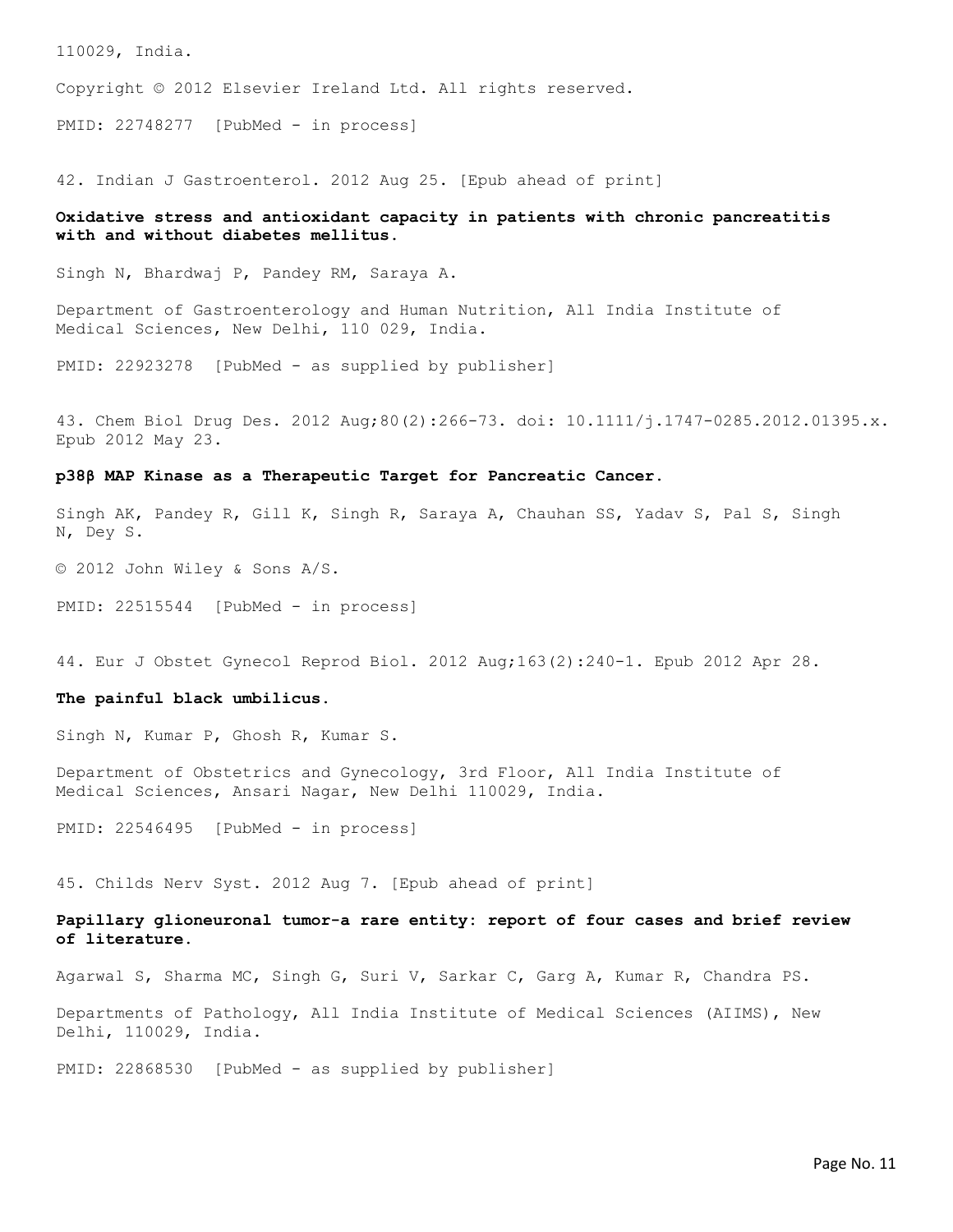46. Clin Gastroenterol Hepatol. 2012 Aug;10(8):925-31. Epub 2012 Apr 17.

Persistent hyperammonemia is associated with complications and poor outcomes in patients with acute liver failure.

Kumar R, Shalimar, Sharma H, Prakash S, Panda SK, Khanal S, Acharya SK.

Department of Gastroenterology, All India Institute of Medical Sciences, New Delhi, India.

Copyright © 2012 AGA Institute. Published by Elsevier Inc. All rights reserved.

PMID: 22521861 [PubMed - in process]

47. Cochrane Database Syst Rev. 2012 Aug 15;8:CD009202.

## Propofol versus thiopental sodium for the treatment of refractory status epilepticus.

Prabhakar H, Bindra A, Singh GP, Kalaivani M.

Department of Neuroanaesthesiology, All India Institute of Medical Sciences, Ansari Nagar, New Delhi, India, 110029.

PMID: 22895985 [PubMed - in process]

48. Radiat Prot Dosimetry. 2012 Aug 21. [Epub ahead of print]

#### RADIATION ACCIDENT AT MAYAPURI SCRAP MARKET, DELHI, 2010.

Dey AB, Mohanan S, Damodaran D, Soneja M, Jain N, Mohan A, Vikram NK, Sood R.

Department of Medicine, All India Institute of Medical Sciences, New Delhi 110029, India.

PMID: 22914329 [PubMed - as supplied by publisher]

49. Surg Laparosc Endosc Percutan Tech. 2012 Aug;22(4):345-8.

### A randomized trial comparing the use of endobiliary stent and T-tube for biliary decompression after laparoscopic common bile duct exploration.

Mangla V, Chander J, Vindal A, Lal P, Ramteke VK.

\*Department of Gastrointestinal Surgery, All India Institute of Medical Sciences †Department of Surgery, Maulana Azad Medical College, Lok Nayak Hospital, New Delhi, India.

PMID: 22874685 [PubMed - in process]

50. Br J Dermatol. 2012 Aug;167(2):440-2. doi: 10.1111/j.1365-2133.2012.11115.x.

Recurrent heterozygous missense mutation, p.Gly573Ser, in the TRPV3 gene in an Indian boy with sporadic Olmsted syndrome.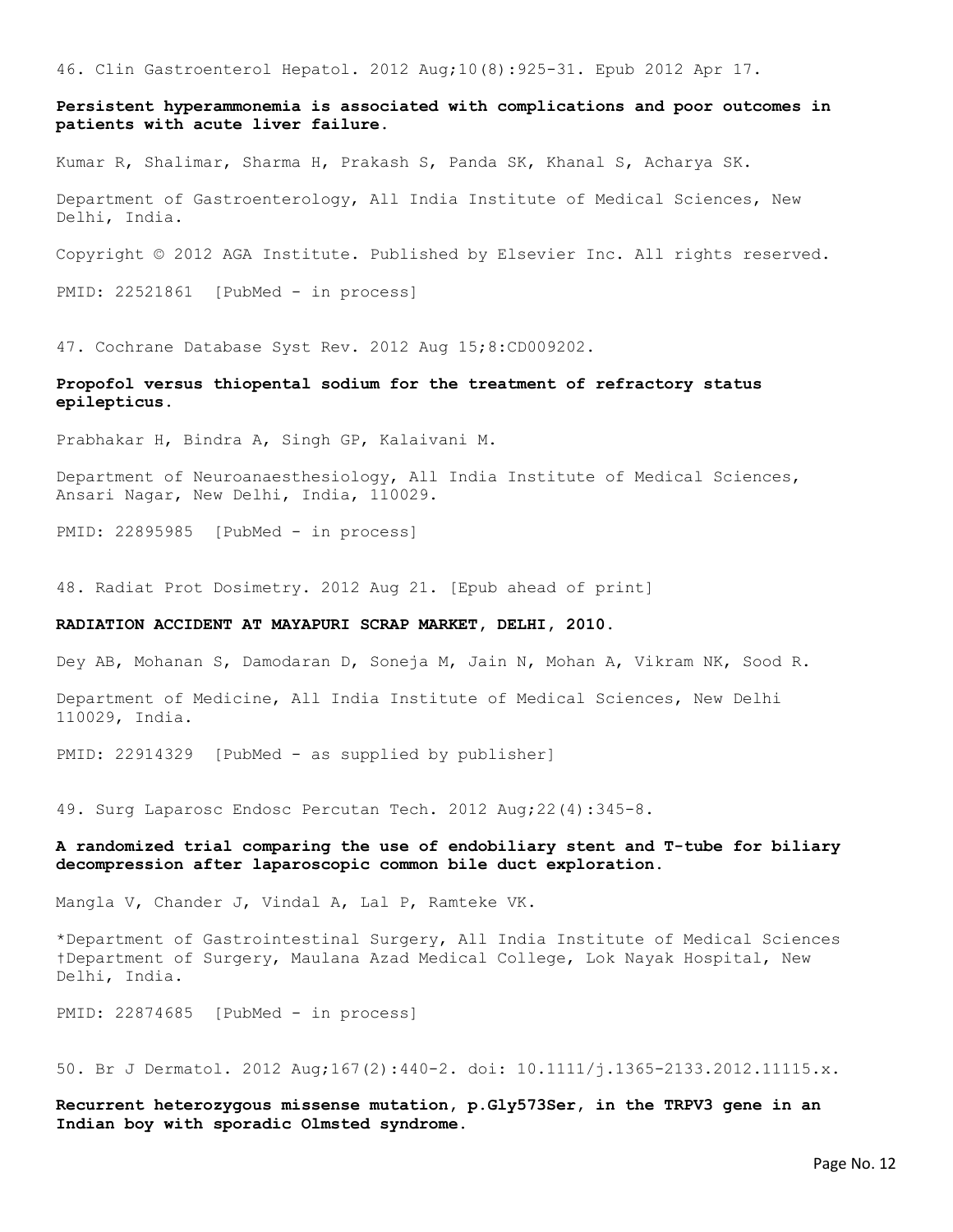Lai-Cheong JE, Sethuraman G, Ramam M, Stone K, Simpson MA, McGrath JA. © 2012 The Authors. BJD © 2012 British Association of Dermatologists. PMID: 22835024 [PubMed - in process]

51. Antivir Ther. 2012;17(6):1091-6. doi: 10.3851/IMP2317. Epub 2012 Aug 16.

### Ribavirin therapy for hepatitis E virus-induced acute on chronic liver failure: a preliminary report.

Goyal R, Kumar A, Panda SK, Paul SB, Acharya SK.

Department of Gastroenterology and Human Nutrition, All India Institute of Medical Sciences, New Delhi, India.

PMID: 22910532 [PubMed - in process]

52. Int J Cancer. 2012 Aug 14. doi: 10.1002/ijc.27777. [Epub ahead of print]

#### Risk factors for gallbladder cancer: A case-control study.

Jain K, Sreenivas V, Velpandian T, Kapil U, Garg PK.

Department of Gastroenterology and Human Nutrition Unit, All India Institute of Medical Sciences, New Delhi, India.

Copyright © 2012 UICC.

PMID: 22890893 [PubMed - as supplied by publisher]

53. Arch Orthop Trauma Surg. 2012 Aug;132(8):1215. Epub 2012 Apr 24.

### Role of bone patellar tendon allograft in revision ACL reconstruction.

Sankineani SR, Kumar R, Kumar V, Kancherla RP.

All India Institute of Medical Sciences, New Delhi, 110029, India, sukeshrao.sankineni@gmail.com.

PMID: 22526199 [PubMed - in process]

54. World J Gastroenterol. 2012 Aug 21;18(31):4127-35.

siRNA-mediated downregulation of TC21 sensitizes esophageal cancer cells to cisplatin.

Hasan MR, Chauhan SS, Sharma R, Ralhan R.

Md. Raghibul Hasan, Shyam Singh Chauhan, Department of Biochemistry, All India Institute of Medical Sciences, New Delhi 110029, India.

PMCID: PMC3422792 PMID: 22919244 [PubMed - in process]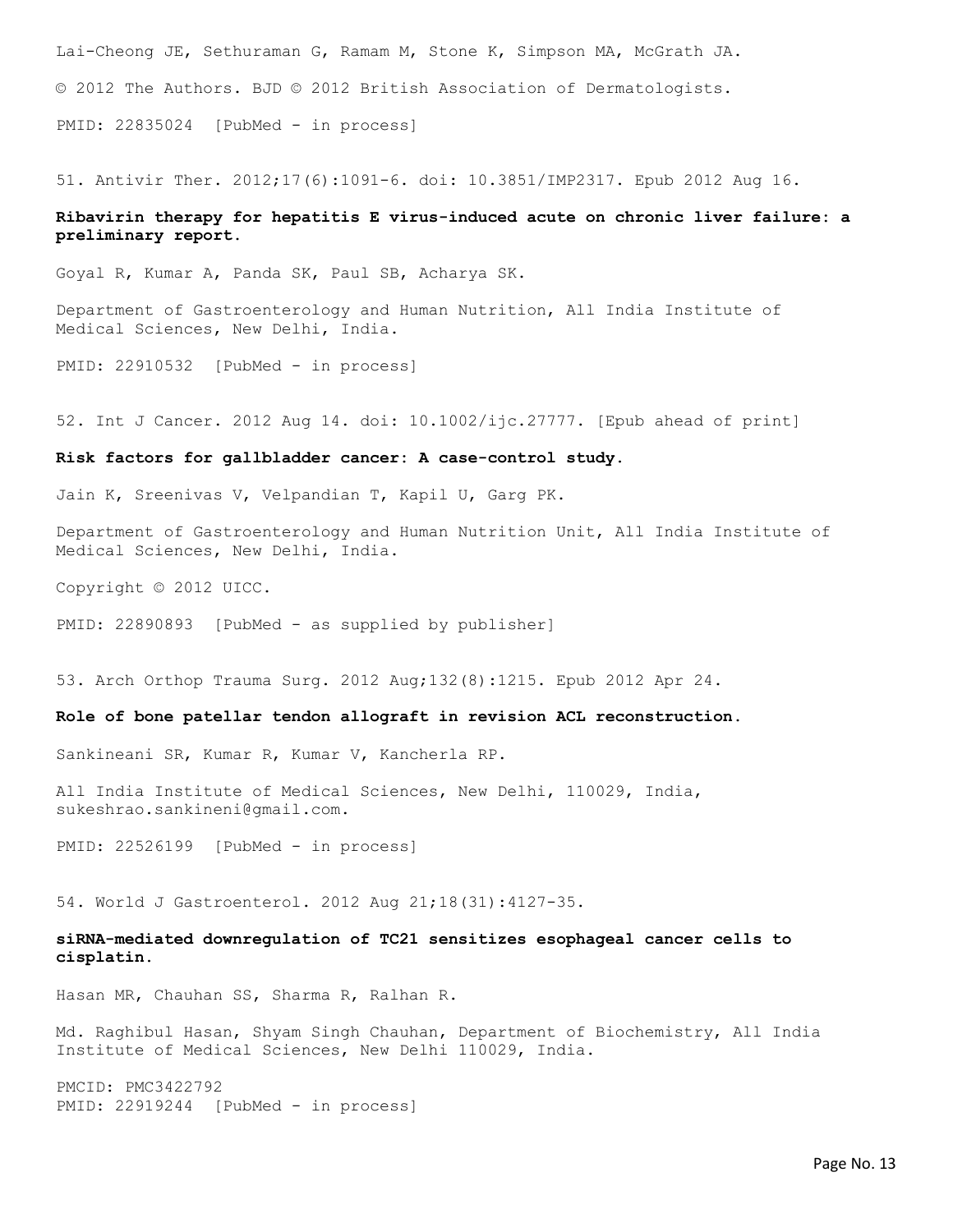55. J Clin Endocrinol Metab. 2012 Aug 17. [Epub ahead of print]

Skeletal Muscle Strength in Young Asian Indian Females after Vitamin D and Calcium Supplementation: A Double-Blind Randomized Controlled Clinical Trial.

Goswami R, Vatsa M, Sreenivas V, Singh U, Gupta N, Lakshmy R, Aggarwal S, Ganapathy A, Joshi P, Bhatia H.

Departments of Endocrinology and Metabolism (R.G., N.G., S.A., A.G.), College of Nursing (M.V., P.J.), Biostatistics (V.S.), Physical Medicine and Rehabilitation (U.S., H.B.), and Cardiac Biochemistry (R.L.), All India Institute of Medical Sciences, New Delhi 110029, India.

PMID: 22904178 [PubMed - as supplied by publisher]

56. Cornea. 2012 Aug;31(8):864-6.

Sociodemographic features and risk factor profile of keratomalacia in early infancy.

Gupta N, Tandon R.

Cornea & Refractive Surgery Services, Dr. Rajendra Prasad Centre for Ophthalmic Sciences, All India Institute of Medical Sciences, New Delhi, India.

PMID: 22406941 [PubMed - in process]

57. Chin J Traumatol. 2012 Aug 1;15(4):251-3.

#### Spontaneous atraumatic dislocation of sternoclavicular joint in Reiter syndrome.

Kumar Digge V, Meena S, Khan SA, Mittal R.

Department of Orthopaedics, All India Institute of Medical Sciences (AIIMS), Ansari Nagar, New Delhi 110029, India.

PMID: 22863347 [PubMed - in process]

58. J Alzheimers Dis. 2012 Aug 9. [Epub ahead of print]

Streptozotocin-Induced Sporadic Alzheimer's Disease: Selection of Appropriate Dose.

Mehla J, Pahuja M, Gupta YK.

Department of Pharmacology, All India Institute of Medical Sciences, New Delhi, India.

PMID: 22886014 [PubMed - as supplied by publisher]

59. Cornea. 2012 Aug;31(8):953-8.

Structural and functional salvaging of eyes with anterior staphyloma using cyclodialysis with penetrating keratoplasty.

Mannan R, Sharma N, Pruthi A, Titiyal JS, Vajpayee RB.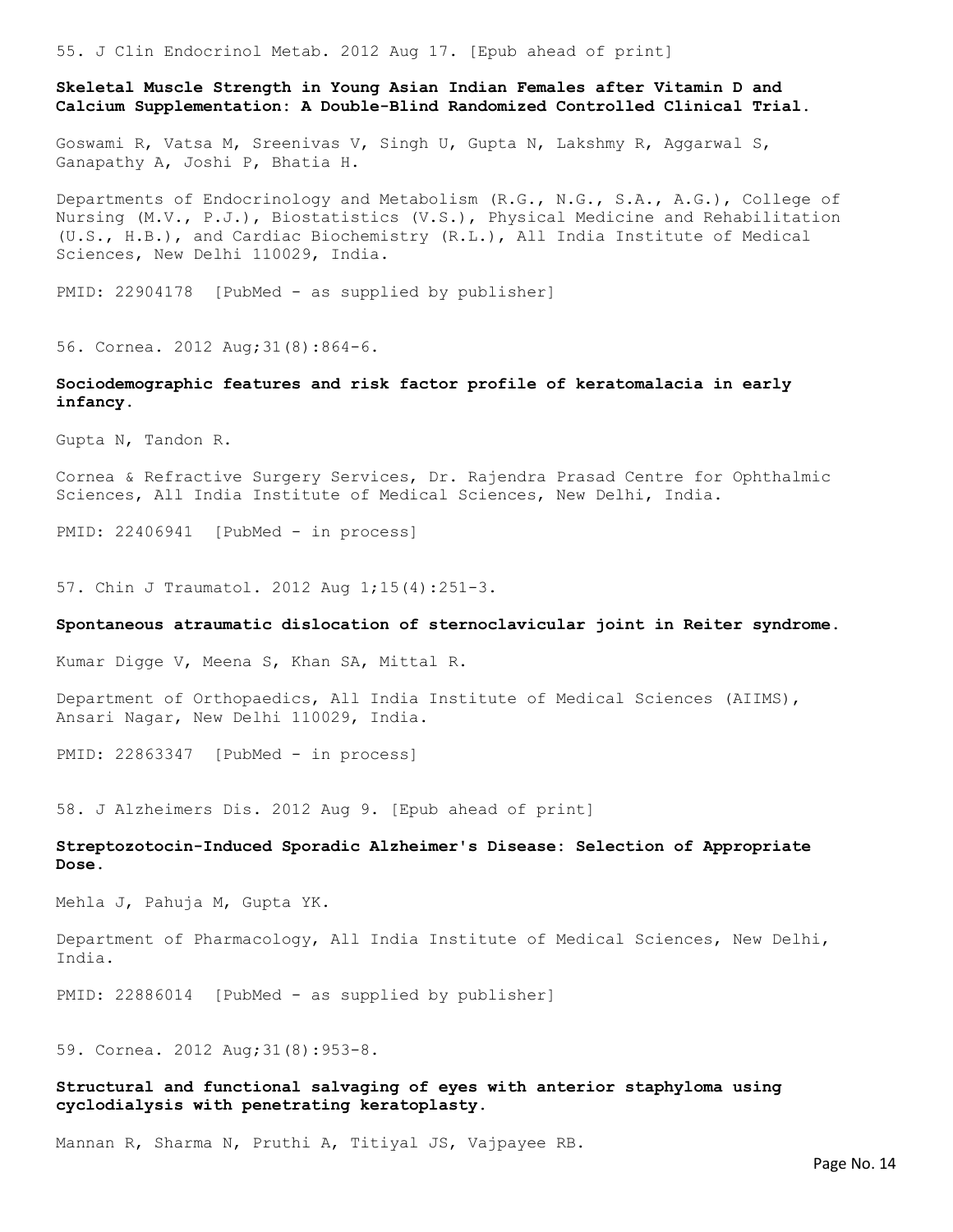\*Rajendra Prasad Centre for Ophthalmic Sciences, All India Institute of Medical Sciences, New Delhi, India †Centre for Eye Research Australia, University of Melbourne, Melbourne, Australia.

PMID: 22549236 [PubMed - in process]

60. J Biomol Struct Dyn. 2012 Aug 13. [Epub ahead of print]

### Structural studies on New Delhi Metallo-β-lactamase (NDM-2) suggest old β-lactam, penicillin to be better antibiotic for NDM-2-harbouring Acinetobacter baumanni.

Tiwari V, Moganty RR.

a All India Institute of Medical Sciences , Department of Biochemistry , Ansari Nagar , New Delhi , 110029 , India.

PMID: 22888760 [PubMed - as supplied by publisher]

61. Int Ophthalmol. 2012 Aug;32(4):313-9. Epub 2012 Jun 3.

### Study of factors for unsuitability of DSAEK in cases of corneal decompensation following cataract surgery.

Sharma N, Sachdev R, Pandey RM, Titiyal JS, Sinha R, Tandon R, Vajpayee RB.

R P Centre for Ophthalmic Sciences, All India Institute of Medical Sciences, New Delhi 110029, India. namrata103@hotmail.com

PMID: 22661049 [PubMed - in process]

62. J Clin Neurosci. 2012 Aug;19(8):1125-9. Epub 2012 Jun 20.

### A study of voice profiles and acoustic signs in patients with Parkinson's disease in North India.

Lazarus JP, Vibha D, Handa KK, Singh S, Goyal V, Srivastava T, Aggarwal V, Behari M.

Department of Neurology, All India Institute of Medical Sciences, Ansari Nagar, New Delhi 110 029, India.

Copyright © 2012. Published by Elsevier Ltd.

PMID: 22721893 [PubMed - in process]

63. Andrologia. 2012 Aug 29. doi: 10.1111/and.12008. [Epub ahead of print]

#### Telomere length in reproduction.

Thilagavathi J, Venkatesh S, Dada R.

Laboratory for Molecular Reproduction and Genetics, Department of Anatomy, All India Institute of Medical Sciences, New Delhi, India.

© 2012 Blackwell Verlag GmbH.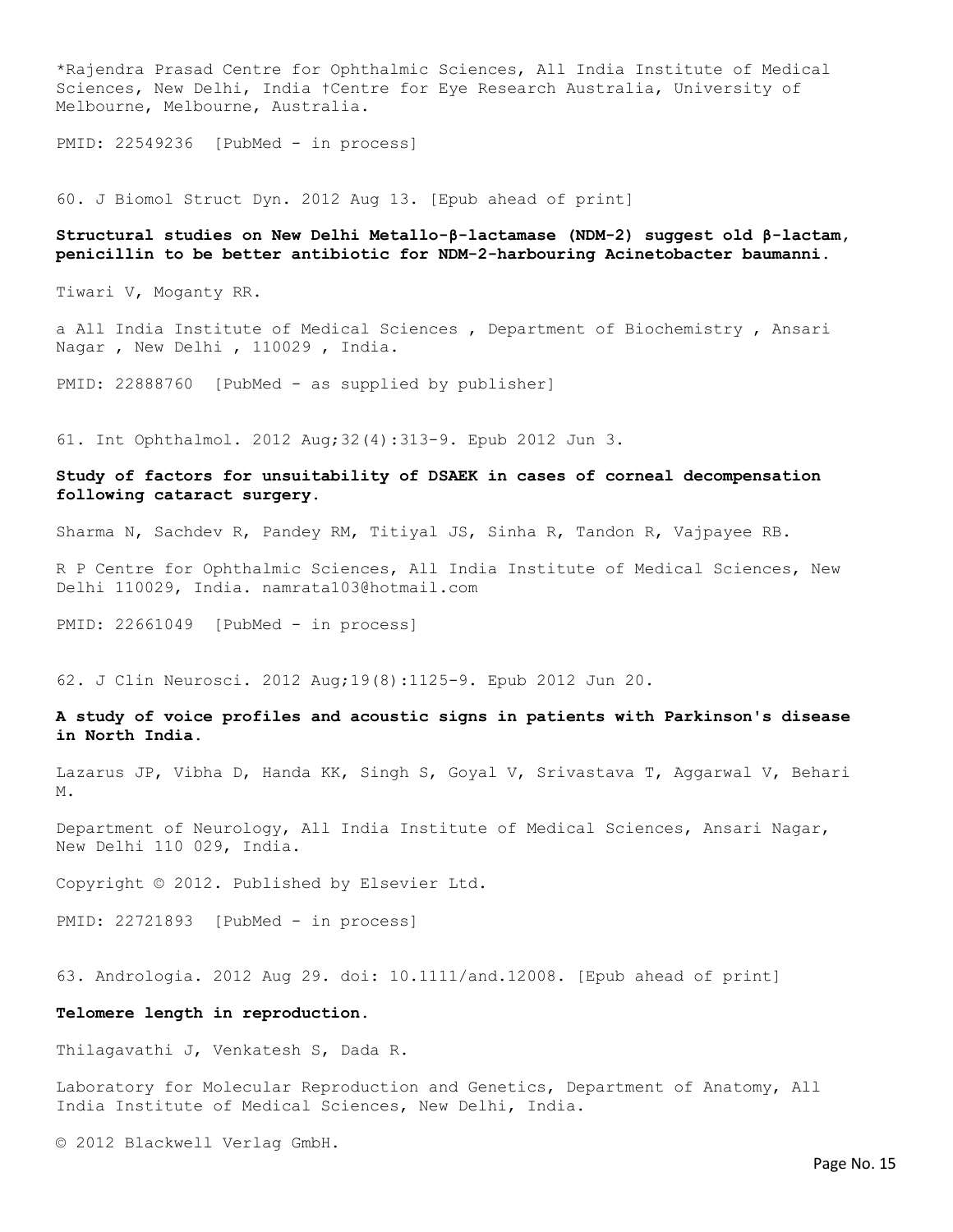PMID: 22928904 [PubMed - as supplied by publisher]

64. Indian J Pediatr. 2012 Aug;79(8):1084-6. Epub 2012 Jul 6.

### Therapeutic Plasmapheresis using Membrane Plasma Separation.

Sinha A, Tiwari AN, Chanchlani R, Seetharamanjaneyulu V, Hari P, Bagga A.

Division of Nephrology, Department of Pediatrics, All India Institute of Medical Sciences, Ansari Nagar, New Delhi, 110029, India.

PMID: 22766901 [PubMed - in process]

65. Ophthalmic Epidemiol. 2012 Aug;19(4):216-20.

### Trachoma prevalence in women living in rural northern India: rapid assessment findings.

Khanduja S, Jhanji V, Sharma N, Vashist P, Murthy GV, Gupta SK, Satpathy G, Tandon R, Titiyal JS, Vajpayee RB.

Dr Rajendra Prasad Centre for Ophthalmic Sciences, All India Institute of Medical Sciences , New Delhi , India.

PMID: 22775277 [PubMed - in process]

66. J Clin Neurosci. 2012 Aug;19(8):1196-7. Epub 2012 May 20.

### An unusual cause of reversible axonal neuropathy and hypertension in a 10-year-old girl.

Kaul B, Kaur P, Tripathi M, Khadgawat R, Ammini AC, Agarwala S, Kaushal S, Dattagupta S.

Department of Neurology, All India Institute of Medical Sciences, Ansari Nagar, New Delhi 110 029, India. kaulbhavna@yahoo.com

Copyright © 2012 Elsevier Ltd. All rights reserved.

PMID: 22613486 [PubMed - in process]

67. Curr Infect Dis Rep. 2012 Aug;14(4):445-53.

Use of corticosteroids and other adjunct therapies for acute bacterial meningitis in adults.

Prasad K, Rai NK, Kumar A.

Department of Neurology, Neurosciences Centre, All India Institute of Medical Sciences, Room No. 704, Ansari Nagar, New Delhi, India, kp0704@gmail.com.

PMID: 22678778 [PubMed - in process]